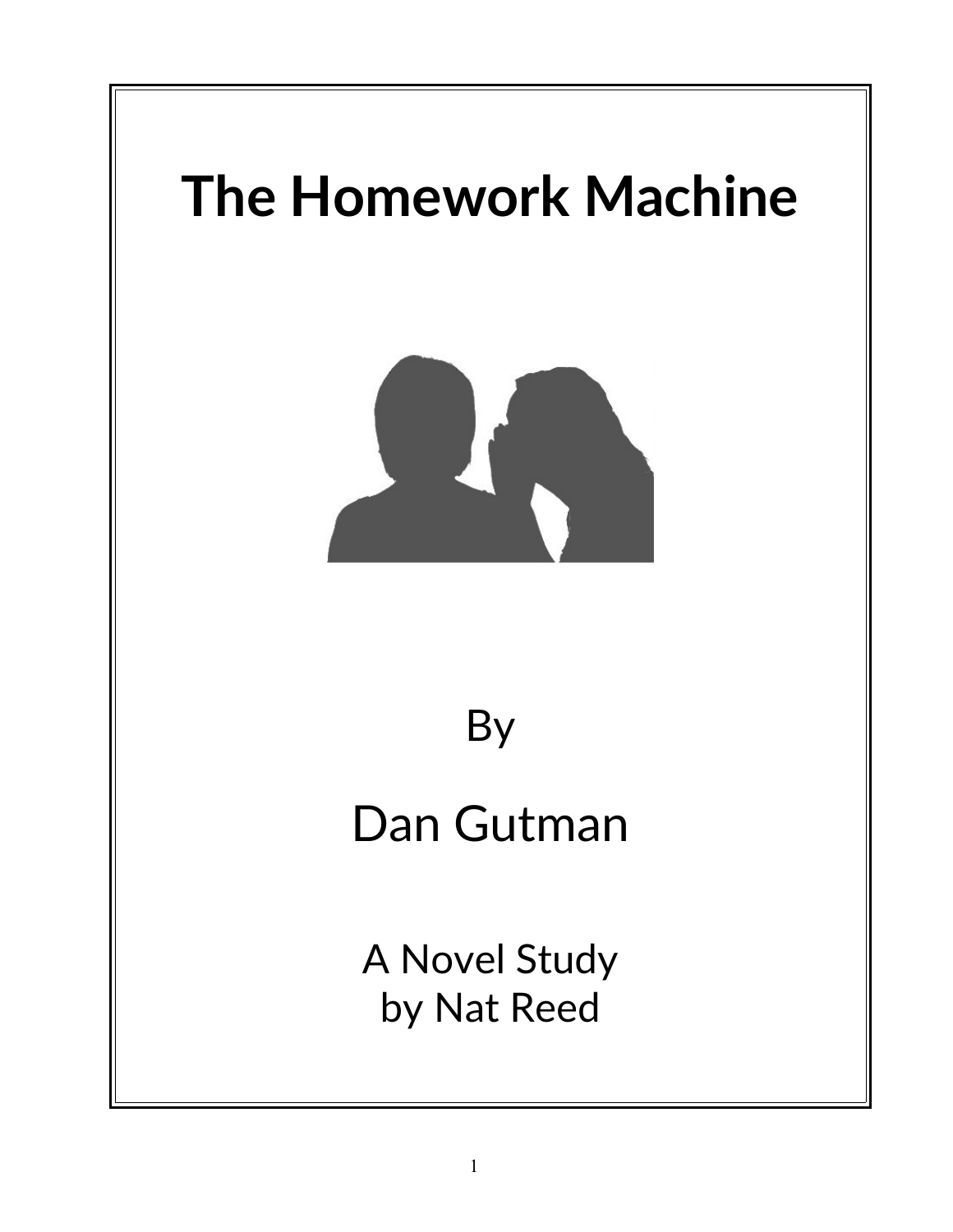## *By Dan Gutman*



**Table of Contents**

| <b>Suggestions and Expectations</b> |    |
|-------------------------------------|----|
|                                     |    |
| List of Skills                      | 4  |
|                                     |    |
| Synopsis / Author Biography         | 5  |
|                                     |    |
| <b>Student Checklist</b>            | 6  |
| Reproducible Student Booklet        |    |
| Answer Key                          | 61 |

**About the author:** Nat Reed was a member of the teaching profession for more than 35 years. He was a full-time instructor at Trent University in the Teacher Education Program for nine years. For more information on his work and literature, visit [novelstudies.org.](http://www.novelstudies.org/)

> Copyright © 2015 Nat Reed Revisions Completed in 2021 All rights reserved by author. Permission to copy for single classroom use only. Electronic distribution limited to single classroom use only. Not for public display.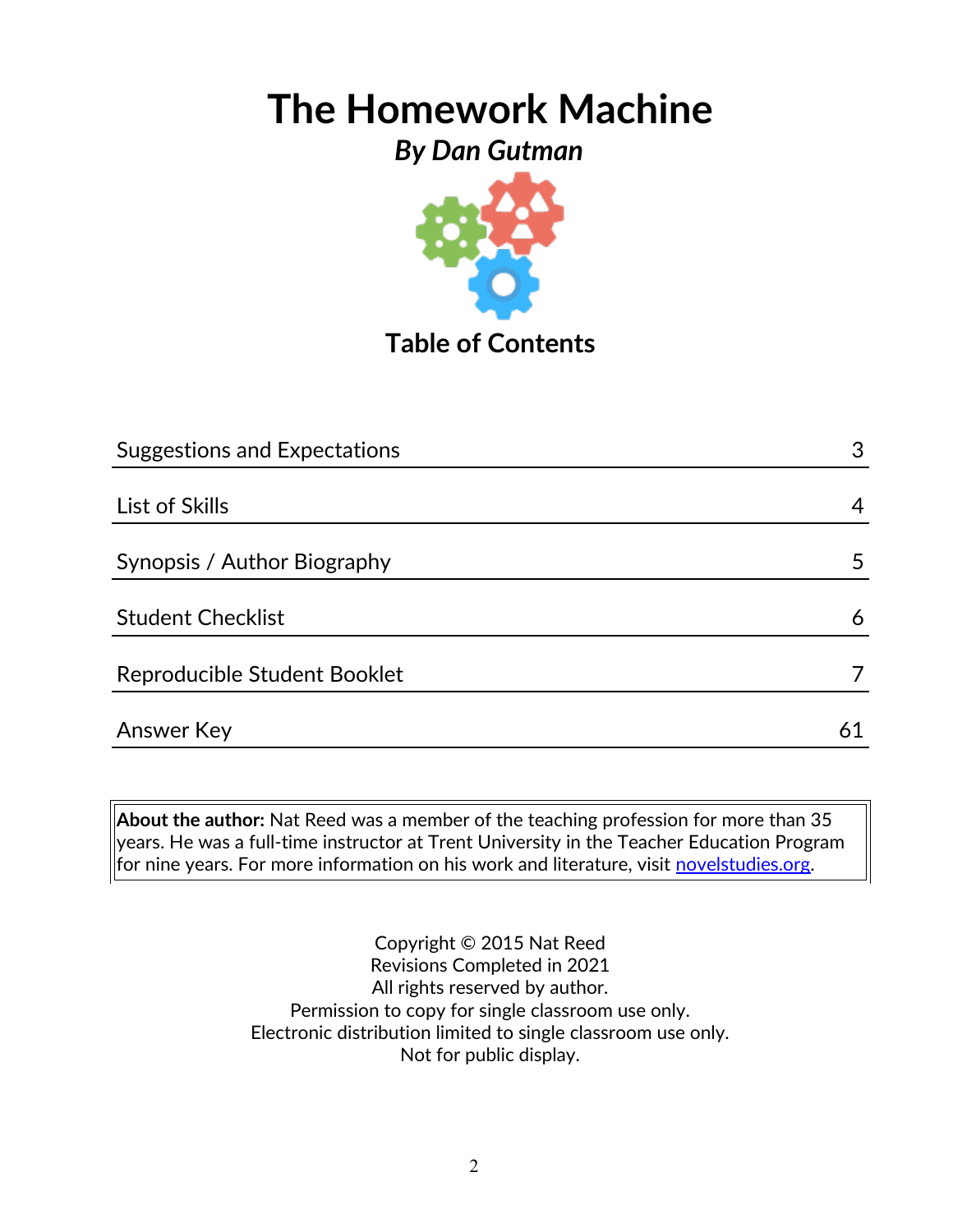*By Dan Gutman*



## **Suggestions and Expectations**

This curriculum unit can be used in a variety of ways. Each chapter of the novel study focuses on one chapter of *The Homework Machine* and is comprised of five of the following different activities:

- 1. Before You Read
- 2. Vocabulary Building
- 3. Comprehension Questions
- 4. Language and Extension Activities

A **portfolio cover** (p.7) as well as a **Checklist** (p.6) are included so that students may track of their completed work.

### **Every activity need not be completed by all students.**

### **Links with the Common Core Standards (U.S.)**

Many of the activities included in this curriculum unit are supported by the Common Core Standards. For instance the *Reading Standards for Literature, Grade 5*, makes reference to

a) determining the meaning of words and phrases. . . including figurative language;

- b) explaining how a series of chapters fits together to provide the overall structure;
- c) compare and contrast two characters;
- d) determine how characters … respond to challenges;
- e) drawing inferences from the text;
- f) determining a theme of a story . . . **and many others.**

**Themes** which may be taught in conjunction with the novel: friendship, death of a parent, honesty, the value of hard work and perseverance, personal growth, and loyalty.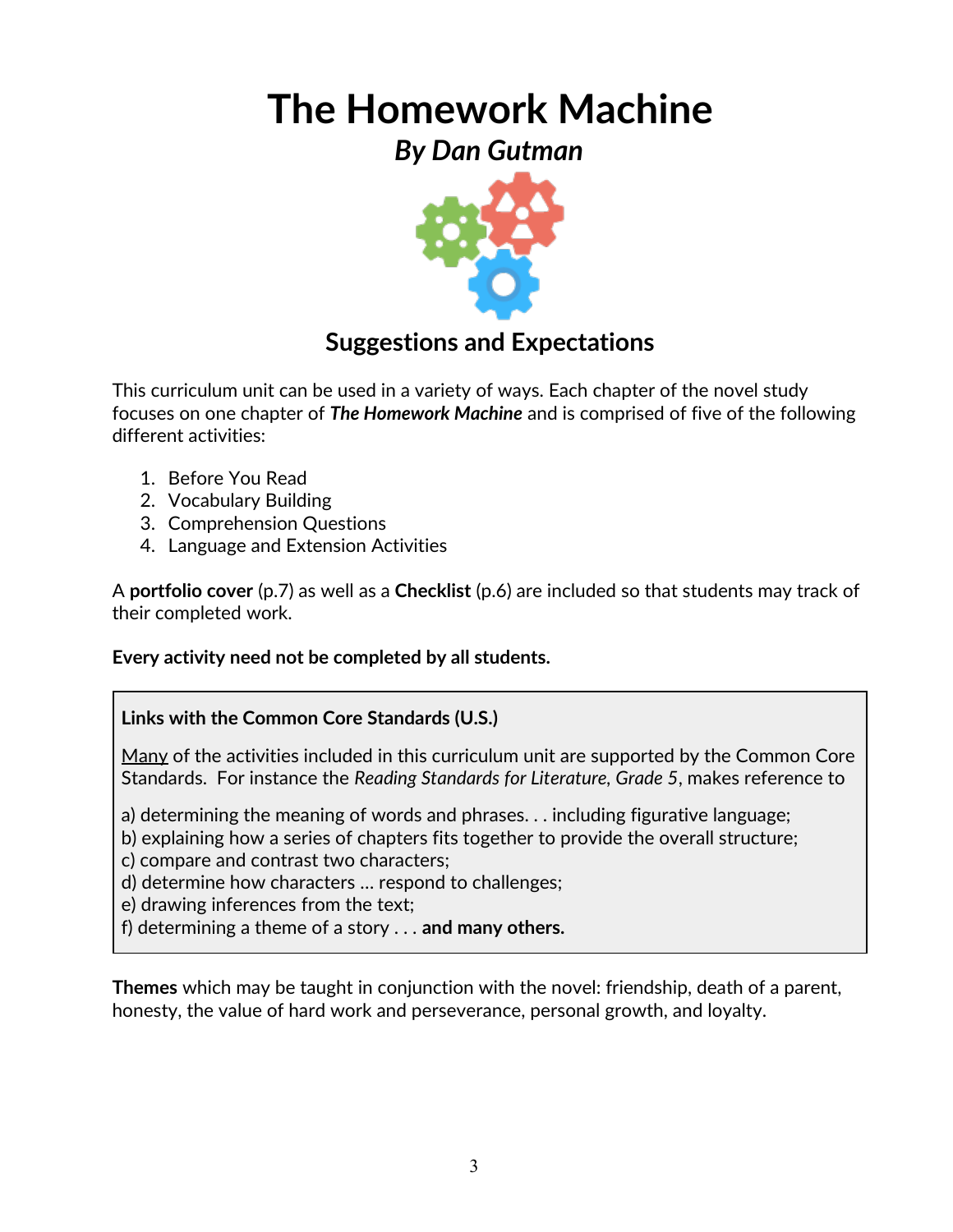# **The Homework Machine** *By Dan Gutman*

## **List of Skills**

#### **Vocabulary Development**

- 1. Locating descriptive words/phrases 7. Identify *anagrams*
- 2. Listing synonyms/homophones 8. Listing compound words
- 3. Identifying/creating *alliteration* 9. Identifying parts of speech
- 4. Use of capitals and punctuation 10. Identify/create *similes*
- 
- 6. Identify *personification*.

#### **Setting Activities**

1. Summarize the details of a setting

#### **Plot Activities**

- 1. Complete a *time line* of events 4. Identify *cliffhangers*
- 
- 

#### **Character Activities**

- 
- 2. Identify the protagonist/antagonist 4. Compare characters

### **Creative and Critical Thinking**

- 
- 2. Write a newspaper story **7. Write a book review**
- 
- 
- 

#### **Art Activities**

- 
- 
- 
- 
- 
- 
- 5. Identifying syllables 11. Identification of root words

- 
- 2. Identify conflict in the story 5. Identify the climax of the novel.
- 3. Complete Five W's Chart 6. Complete a Story Pyramid
- 1. Determine character traits 3. Relating personal experiences
	-
- 1. Research 6. Write a description of personal feelings
	-
- 3. Participate in a talk show 8. Complete an Observation Chart
- 4. Conduct an interview 9. Complete a KWS Chart
- 5. Create a poem 10. Create a friendly letter.
- 1. A Storyboard 3. Design a cover for the novel
- 2. Create a collage 4. Create a comic strip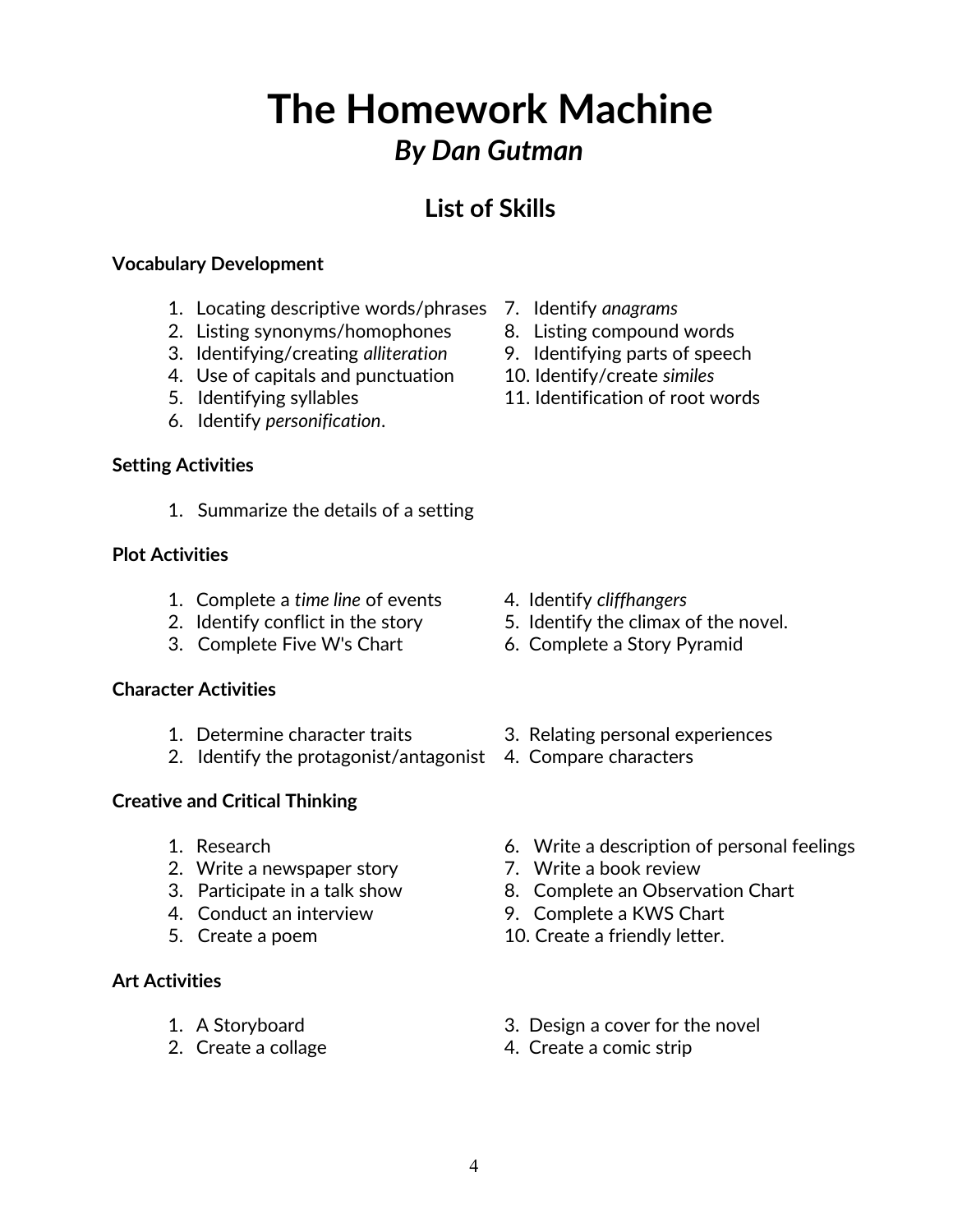*By Dan Gutman*



**Synopsis**

 Meet the D Squad, a foursome of fifth graders at the Grand Canyon School made up of a geek, a class clown, a teacher's pet, and a slacker. They are bound together by one very big secret: the homework machine. Because the machine, code-named *Belch*, is doing their homework for them, they start spending a lot of time together, attracting a lot of attention. And attention is exactly what you don't want when you are keeping a secret.

 Before long, things start to get out of control, and Belch becomes much more powerful than they ever imagined. Now the kids are in a race against their own creation, and the loser could end up in jail . . . or worse! [The Publisher]

A complete synopsis and other helpful reviews can be found online at such sites as the following:<http://nutmeg2009.sblc.wikispaces.net/The+Homework+Machine>

## **Author Biography** *Dan Gutman*

 Dan Gutman was born in New York City and raised in Newark, New Jersey – by his mother alone from age 12, when his father abandoned them. He graduated from Rutgers University with a degree in psychology and started graduate school in that field. As of 2008 he lived in Haddonfield, New Jersey with his wife and two children. Dan Gutman has written over twenty books in the *My Weird School* series. He has also written the *Million Dollar* series, featuring children who get a chance to win a million dollars in various sporting events.

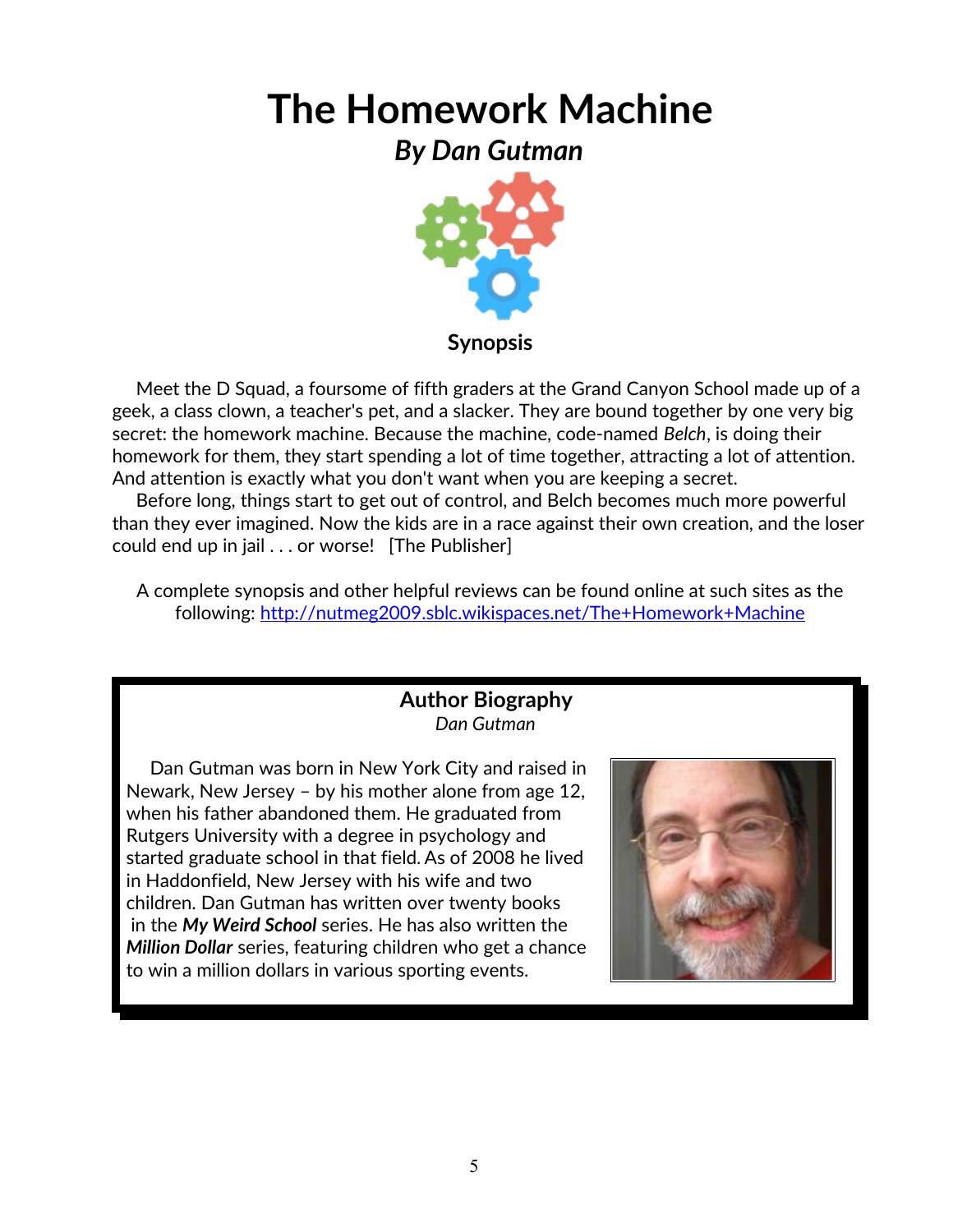## *By Dan Gutman*



## **Student Checklist**

Student Name

| Assignment | Grade / Level | Comments |
|------------|---------------|----------|
|            |               |          |
|            |               |          |
|            |               |          |
|            |               |          |
|            |               |          |
|            |               |          |
|            |               |          |
|            |               |          |
|            |               |          |
|            |               |          |
|            |               |          |
|            |               |          |
|            |               |          |
|            |               |          |
|            |               |          |
|            |               |          |
|            |               |          |
|            |               |          |
|            |               |          |
|            |               |          |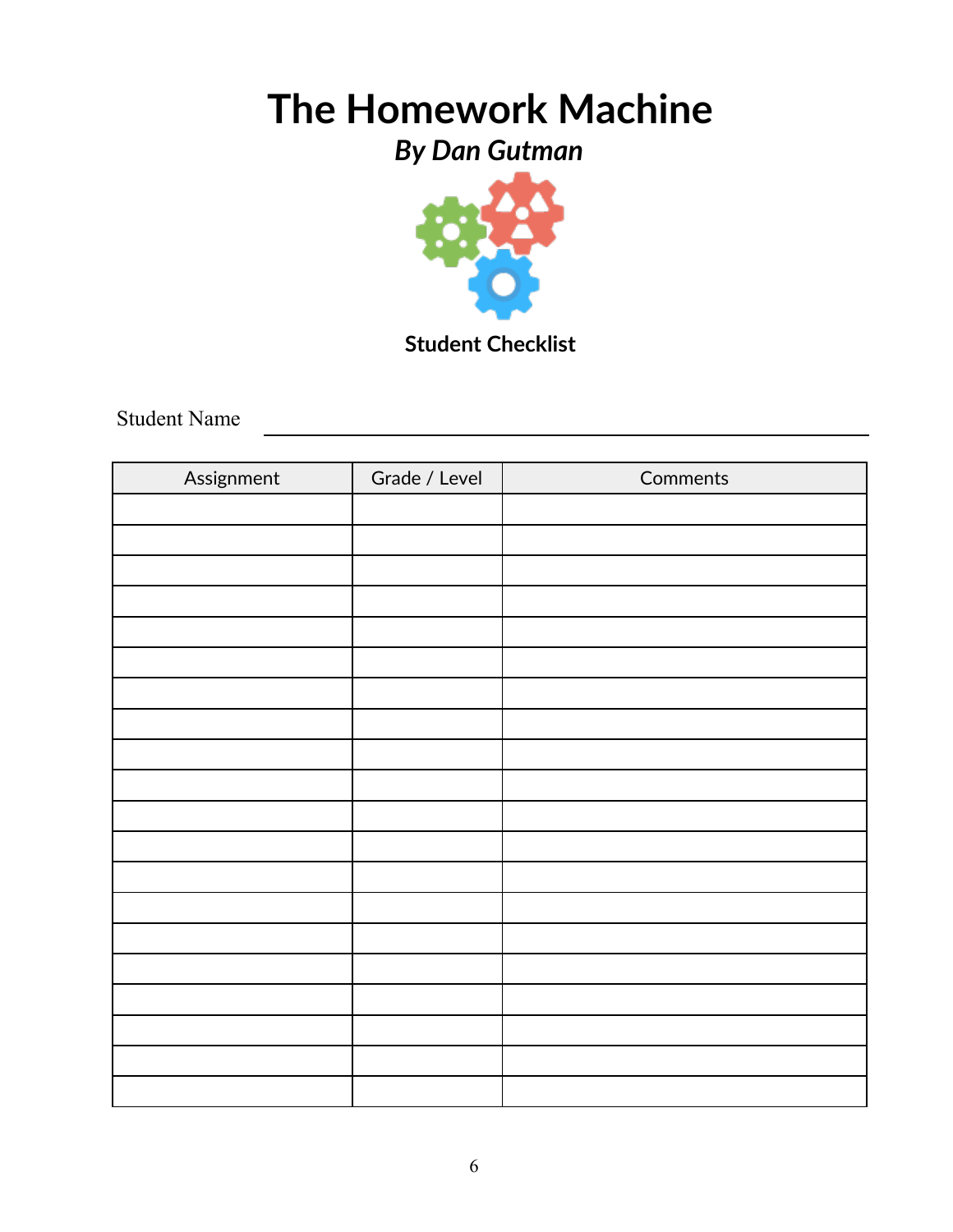

# *By Dan Gutman*

Name: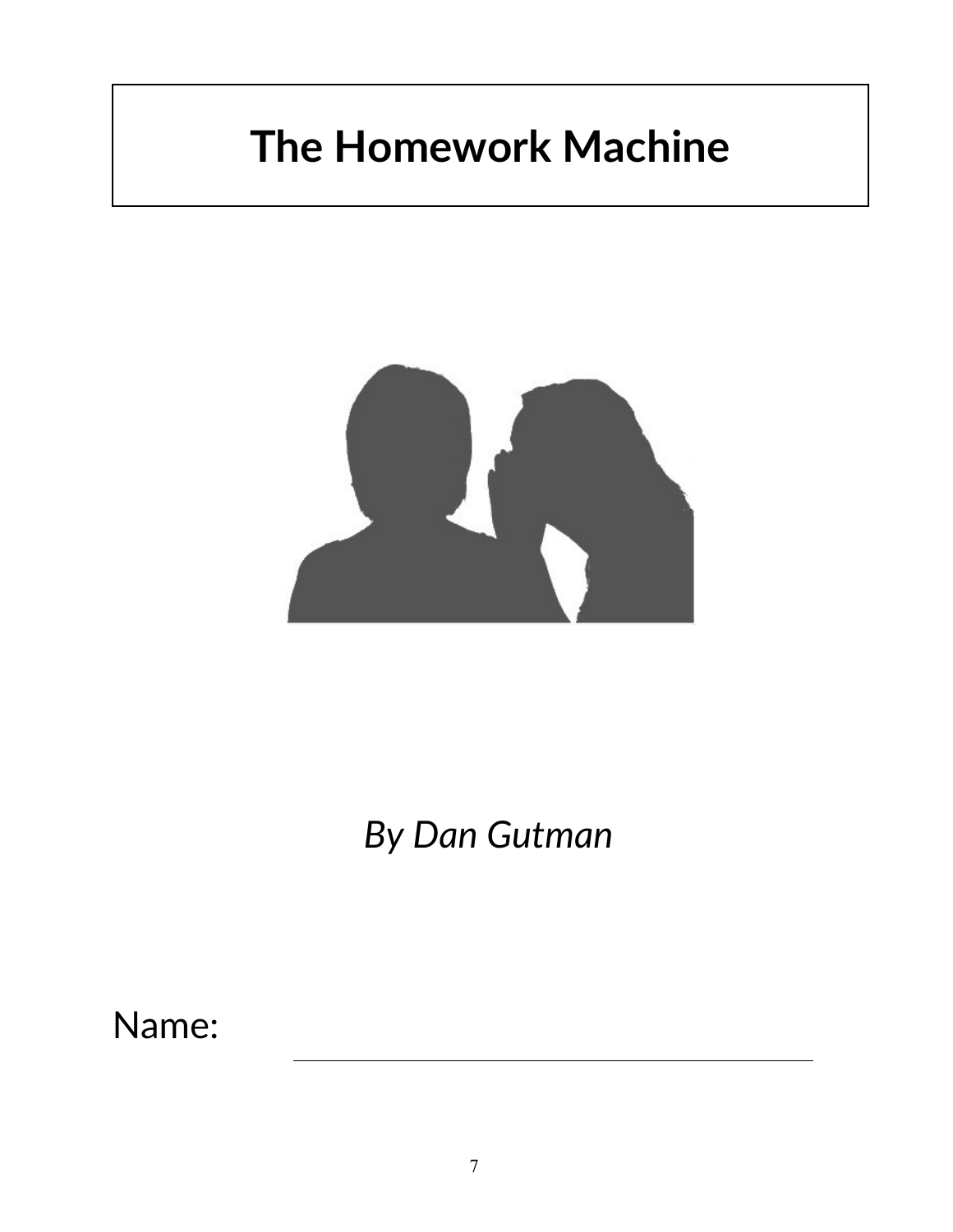# **The Homework Machine** *By Dan Gutman*

## **Chapter 1**



## **Before you read the chapter**:

The **protagonist** in most novels features the main character or "good guy". There are four very different protagonists in *The Homework Machine*, all sharing equal billing: Snik, Kelsey, Judy and Brenton. Think back on some of your favorite characters from past novels you have read or movies you've seen. What do you think makes for an interesting **protagonist**?

## **Vocabulary:**

Choose a word from the list to complete each sentence.

| humiliate | motivated           | discrimination | $\epsilon$ enthusiastic $\epsilon$ |
|-----------|---------------------|----------------|------------------------------------|
| pursue    | <i>incompetence</i> | totalitarian   | distraction                        |

- 1. Do you think it was \_\_\_\_\_\_\_\_\_\_\_\_\_\_ which caused Joey to lose the election?
- 2. Jackson was finally fired due to complete \_\_\_\_\_\_\_\_\_\_\_\_\_\_\_\_ on his part.
- 3. Having the canaries in the classroom proved to be a great \_\_\_\_\_\_\_\_\_\_\_\_\_\_\_ to all of us.
- 4. What career do you think Jasmine will  $\sim$  2
- 5. She sure wasn't as \_\_\_\_\_\_\_\_\_\_\_\_\_\_ as I thought she would be about winning the race.
- 6. Money is what \_\_\_\_\_\_\_\_\_\_\_\_\_\_ Kevin in everything that he did.
- 7. Although John did not mean to \_\_\_\_\_\_\_\_\_\_ anyone, he must learn to guard his words.
- 8. It was unfortunate that the people from that poor region live in such a \_\_\_\_\_\_\_\_\_\_\_\_ country.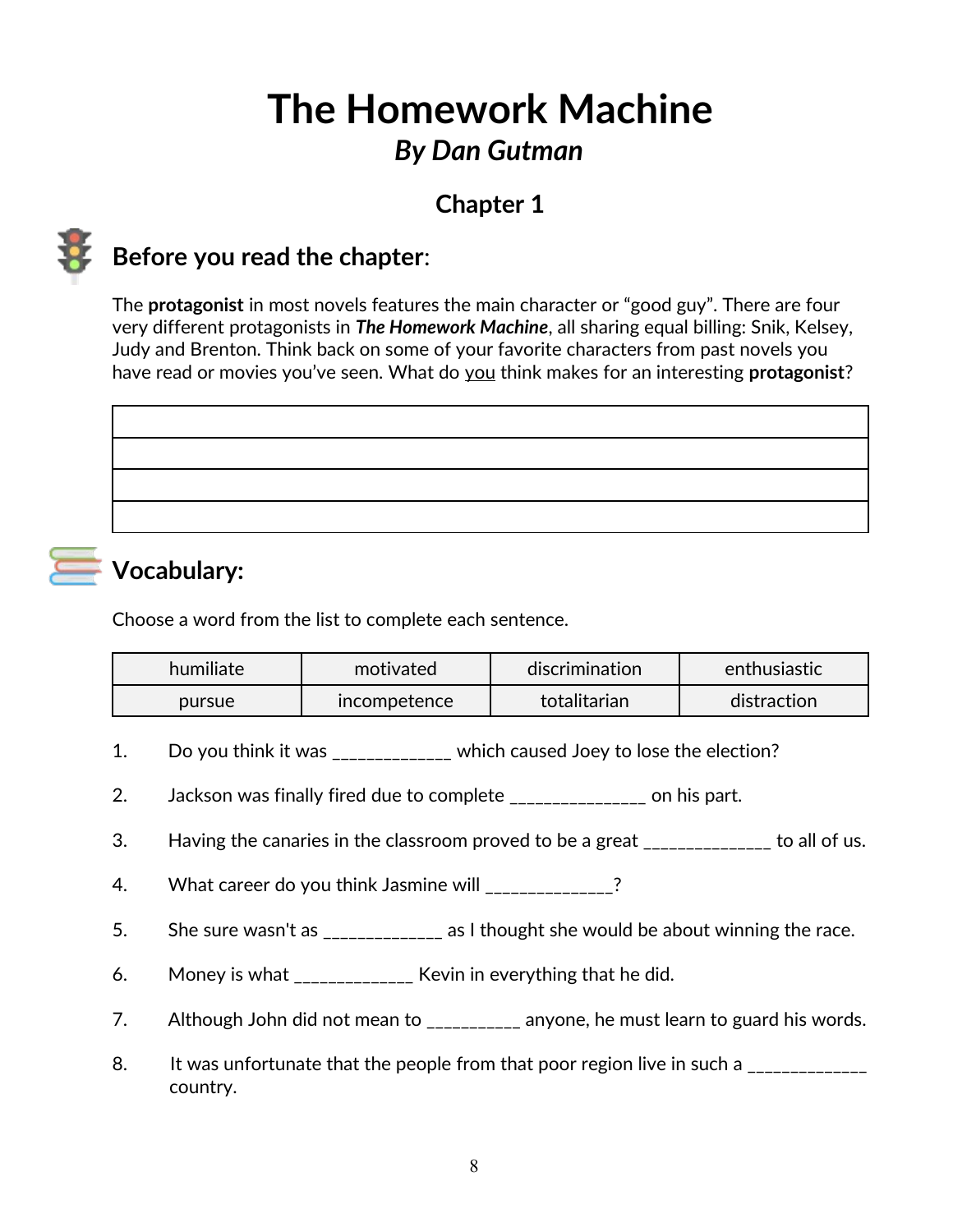

1. What is the **setting** of the story at the start of Chapter One?

2. How did Sam Dawkins come by the nickname, *Snik*?

3. What was Judy's mom's first reaction to her daughter getting into trouble.

4. After reading Chapter One think of one **positive** adjective which would describe each of the four main characters.

| Snik | <b>Brenton</b> |  |
|------|----------------|--|
| Judy | Kelsey         |  |

5. What does Kelsey mean when she says *Brenton was a genius when it came to school and stuff, but he was real stupid when it came to other stuff*?

6. Would you like to have Miss Rasmussen for a teacher? Why or why not?

7. Judy believes that Snik had low self-esteem. Do you agree? Why or why not?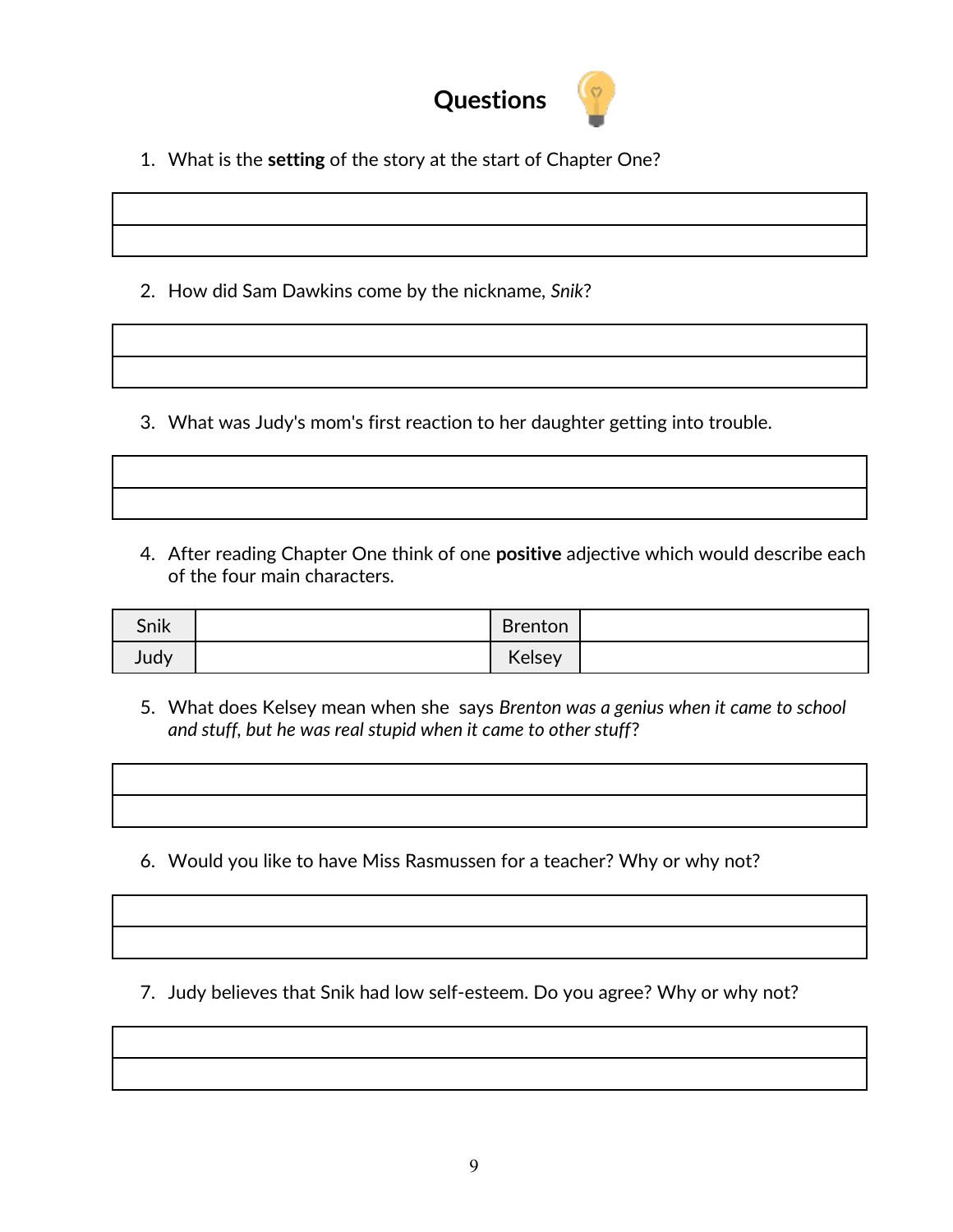8. Reread Snikwad's *Ten Commandments of Homework*. Which of his commandments make the most sense to you? Why?

9. Brenton's statement, *But it was a fatal blunder on my part to have told him about the homework machine*, is an example of **foreshadowing** . Foreshadowing is defined as *a warning or indication of a future event*. What unfortunate thing do you think might happen as a result of Snik being told about Brenton's homework machine?



**Language Activity**



## **A. Abraham Lincoln Quote**

Brenton makes the point that President Abraham Lincoln used the phrase, *That is cool*, in one of his speeches. Abraham Lincoln also said, *In the end, it's not the years in your life that count. It's the life in your years.* What do you think Abraham Lincoln was trying to tell his listeners in this particular saying? Do you agree or disagree? Why or why not?



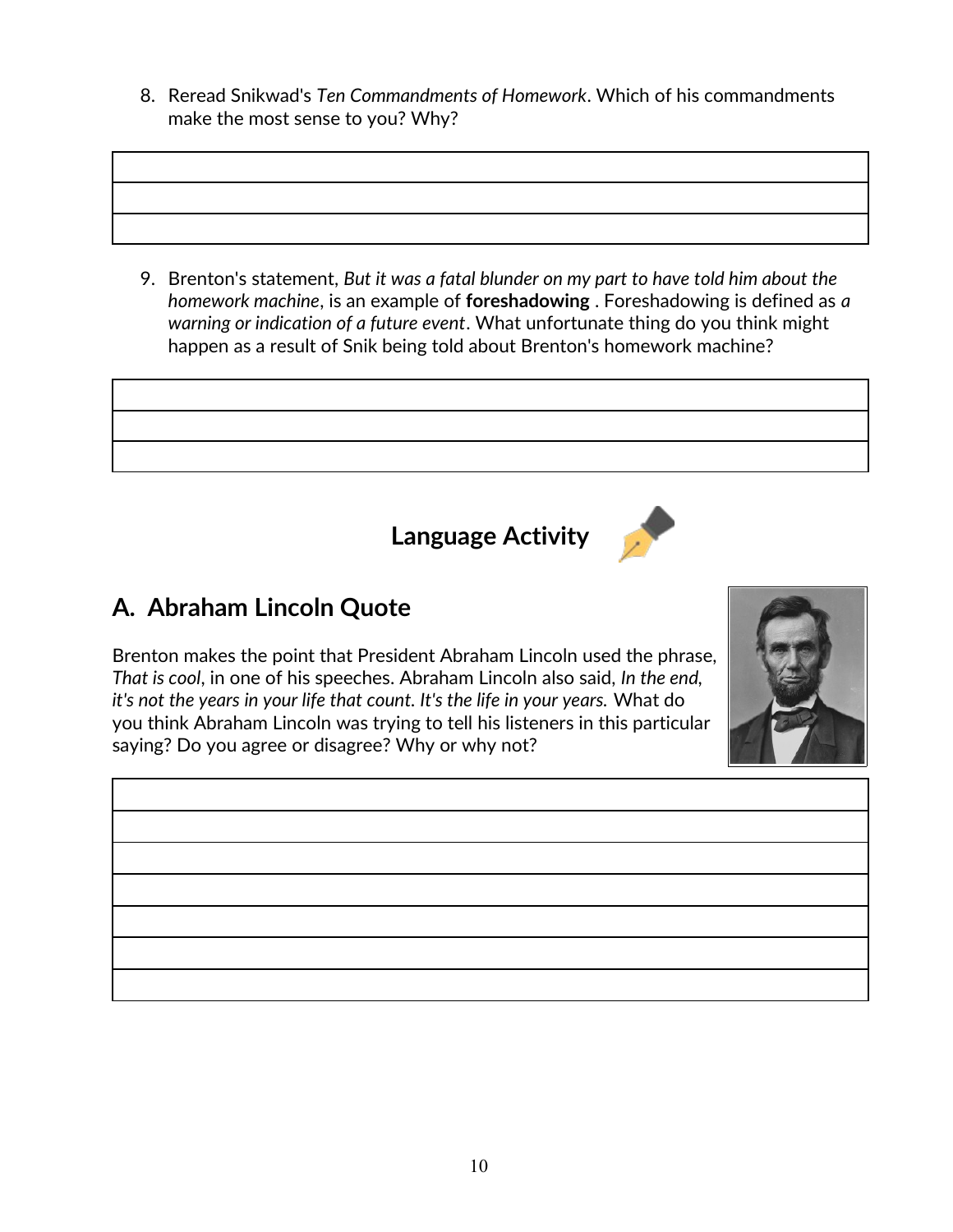**B. Personification** is giving human qualities to something that is not human. Here's an example from Chapter One: … *… the Colorado River slowly sliced this gash into the earth.*

Describe how the Colorado River is personified in this example.

Create your own example of personification.

As you continue to read through the novel be on the lookout for other examples of this literary device. If you should find one, come back to this question and enter it below.

**C***.* Many authors enjoy using **alliteration –** a literary device where the author **r**epeats the same sound at the beginning of several words. Here's one such example: from Chapter One: *forest fires*



Using your imagination, create your own examples of **alliteration** from the following topics. Each example must contain a minimum of three words.

| The sound of<br>a chainsaw |  |
|----------------------------|--|
| A hailstorm.               |  |
| Your own choice.           |  |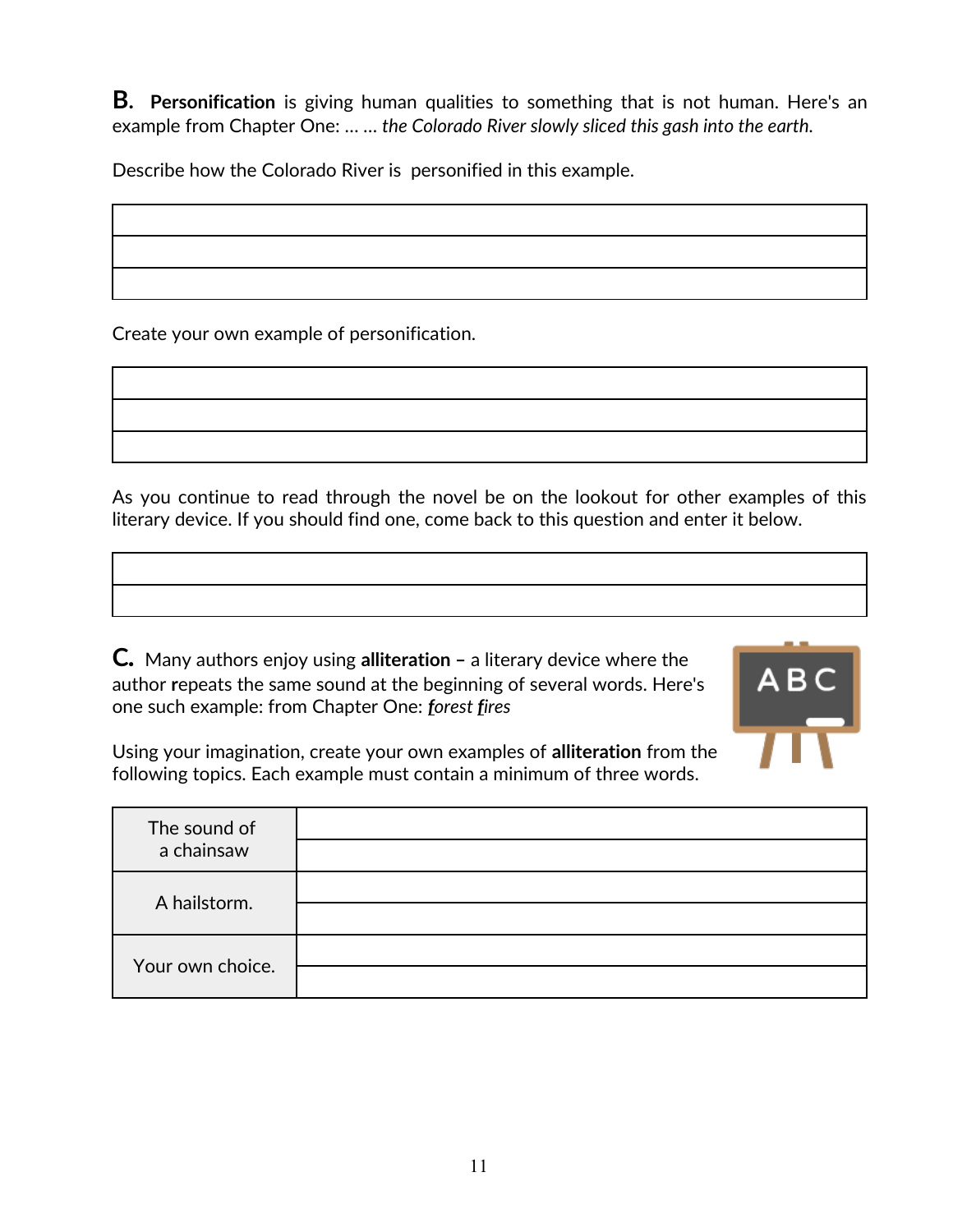**D.** A **simile** is a comparison using the words "like" or "as". An example from Chapter One is, *The kid is like a human computer.* What two things are being compared in this example?

Invent your own **similes** comparing the following items with something from your own imagination:

a) the sound of an accordion

b) two noisy boys swimming

Look for a **simile** in the remaining chapters of the novel. If you find one return to this question and record it below.

## **E***.* **Homophones**

This section includes a number of examples of words that have homophones. Examples of homophones include **horse** – **hoarse** and **way** – **weigh**. Two words are *homophones* if they have the same pronunciation but different meanings, origins, or spelling. Think of two more examples of homophones and use each in a sentence showing the meaning of each word quite clearly.



#### **Example 1**

| Homophones | Sentence |
|------------|----------|
|            |          |
|            |          |

#### **Example 2**

| Homophones | Sentence |
|------------|----------|
|            |          |
|            |          |